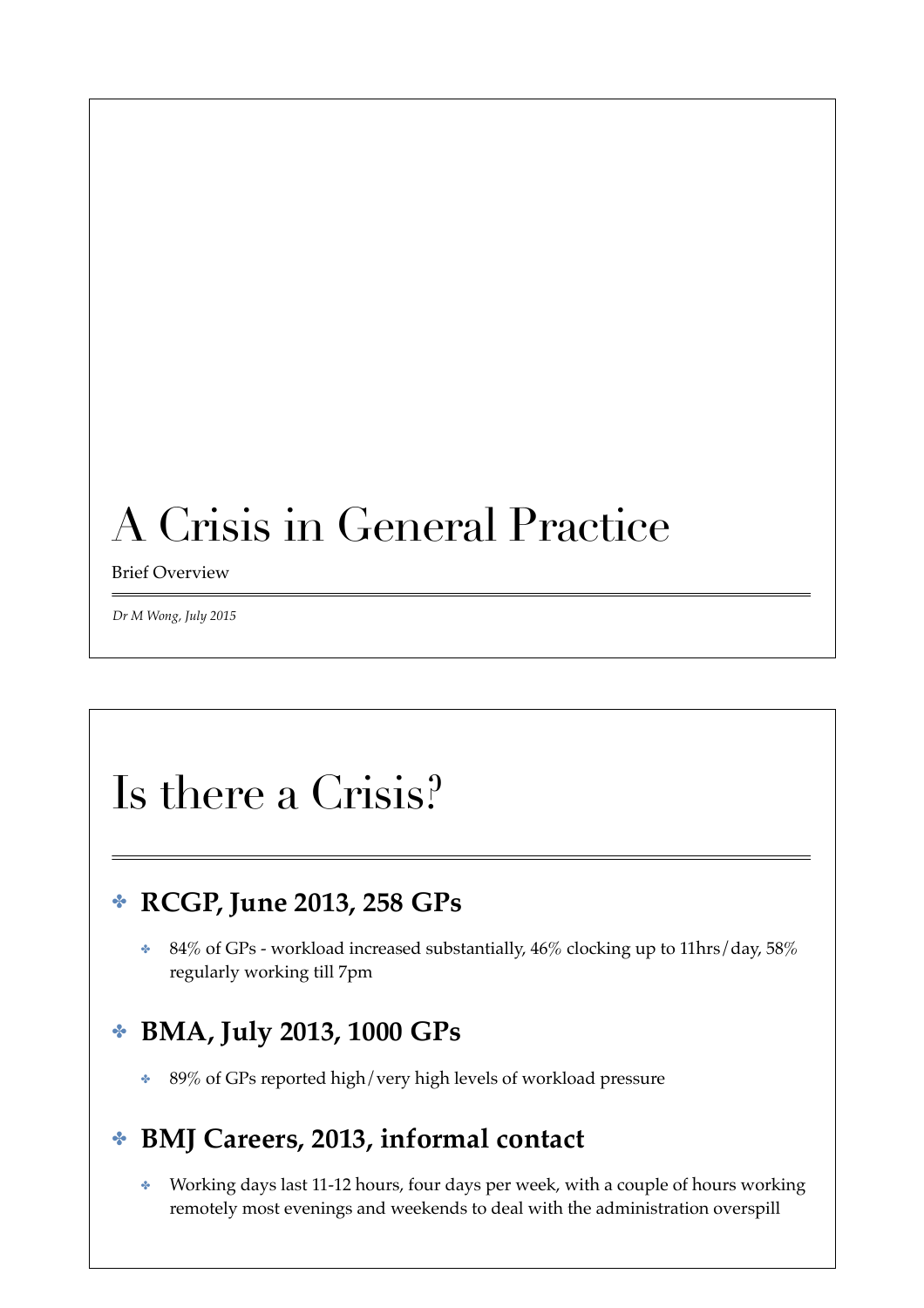### Is there a Crisis?

#### ✤ **London LMCs, August 2013, 666 GPs**

 **★ 83% of GPs feel workload unsustainable** 

#### ✤ **Wessex LMCs, January 2013, 2,700 GPs**

- **↓** 93% of GPs reported a longer working day over last 3 years
- $\cdot$  96% of GPs reported increase in intensity of work over last 3 years
- **↓** 94% of GPs reported more complex work
- **↓ 48% of GPs said they would consider alternative options for a living or retirement**
- $\div$  67% of GPs said their practice would struggle to remain viable

### Is there a Crisis?

#### ✤ *National GP Worklife Study***, August 2013, 1,189 GPs**

- **★** 86% of GPs reporting increasing workloads
- $\cdot$  81% of GPs reporting increasing paperwork
- ✤ 77% of GPs reporting insufficient time to do job justice
- $\cdot$  75% of GPs reporting increased patient demand
- $\cdot$  54% of GPs over 50 likely to quit direct patient contact within 5 years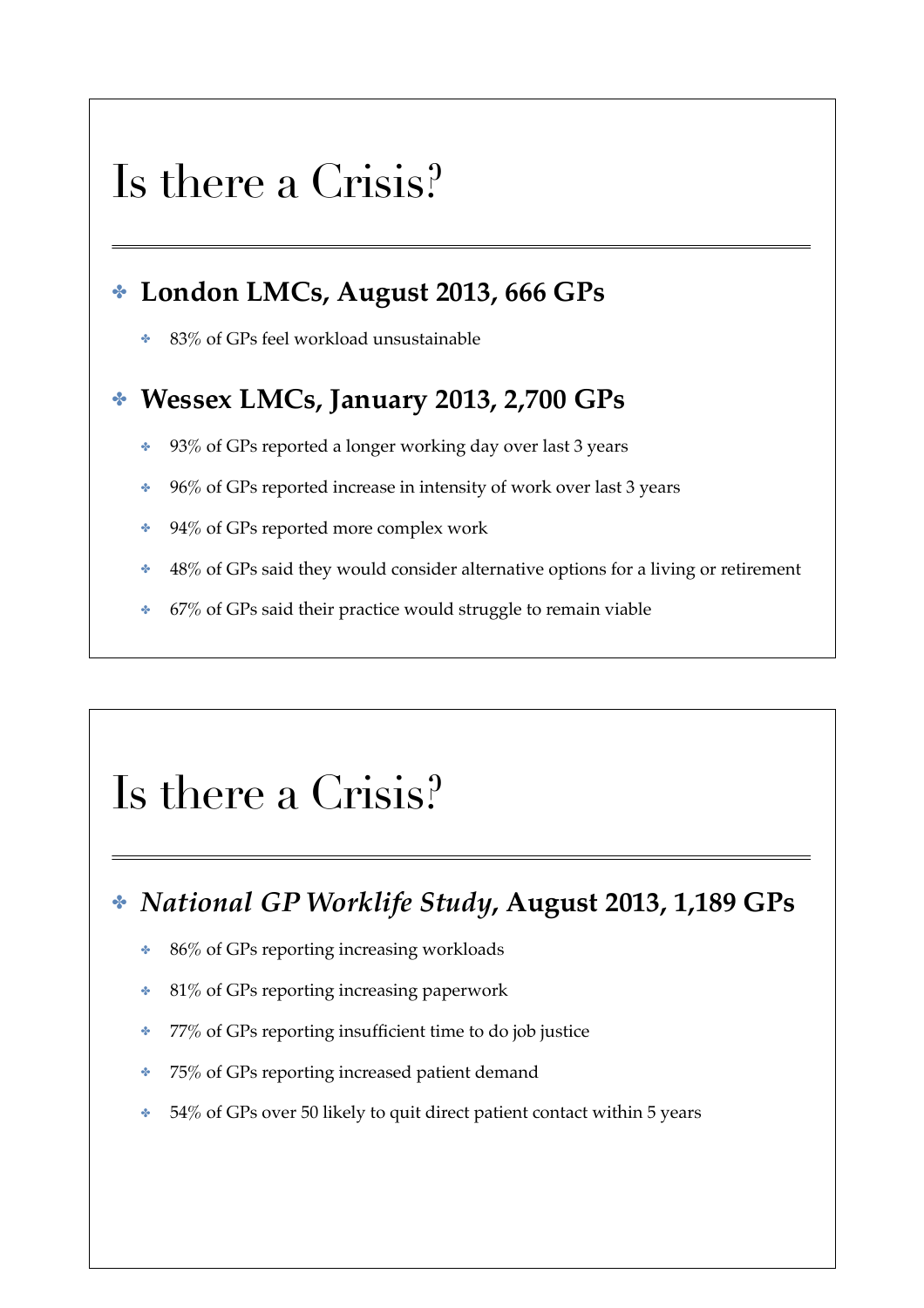### Is there a Crisis?

### ✤ *In-depth review of the general practitioner workforce***, Centre for Workforce Intelligence, July 2014**

- ✤ "The GP role has become broader and more complex"
- ✤ "General practice activity and workload has increased substantially for GPs and other practice staff"
- ✤ "The available evidence suggests the GP workforce is under considerable strain and current levels of activity may not be sustainable in the face of rising patient demand"

### Is there a Crisis?

### ✤ *Securing the Future GP Workforce***, Health Education England, March 2014**

- ✤ "The Taskforce has concluded that **there is a GP workforce crisis** which must be addressed immediately even to sustain the present role of General Practice in the NHS, let alone enable it to expand and meet the growing healthcare needs of our population, irrespective of future models of care"
- ✤ "Disturbingly, evidence is also emerging from the NHS Information Centre that the GP workforce is now shrinking rather than growing"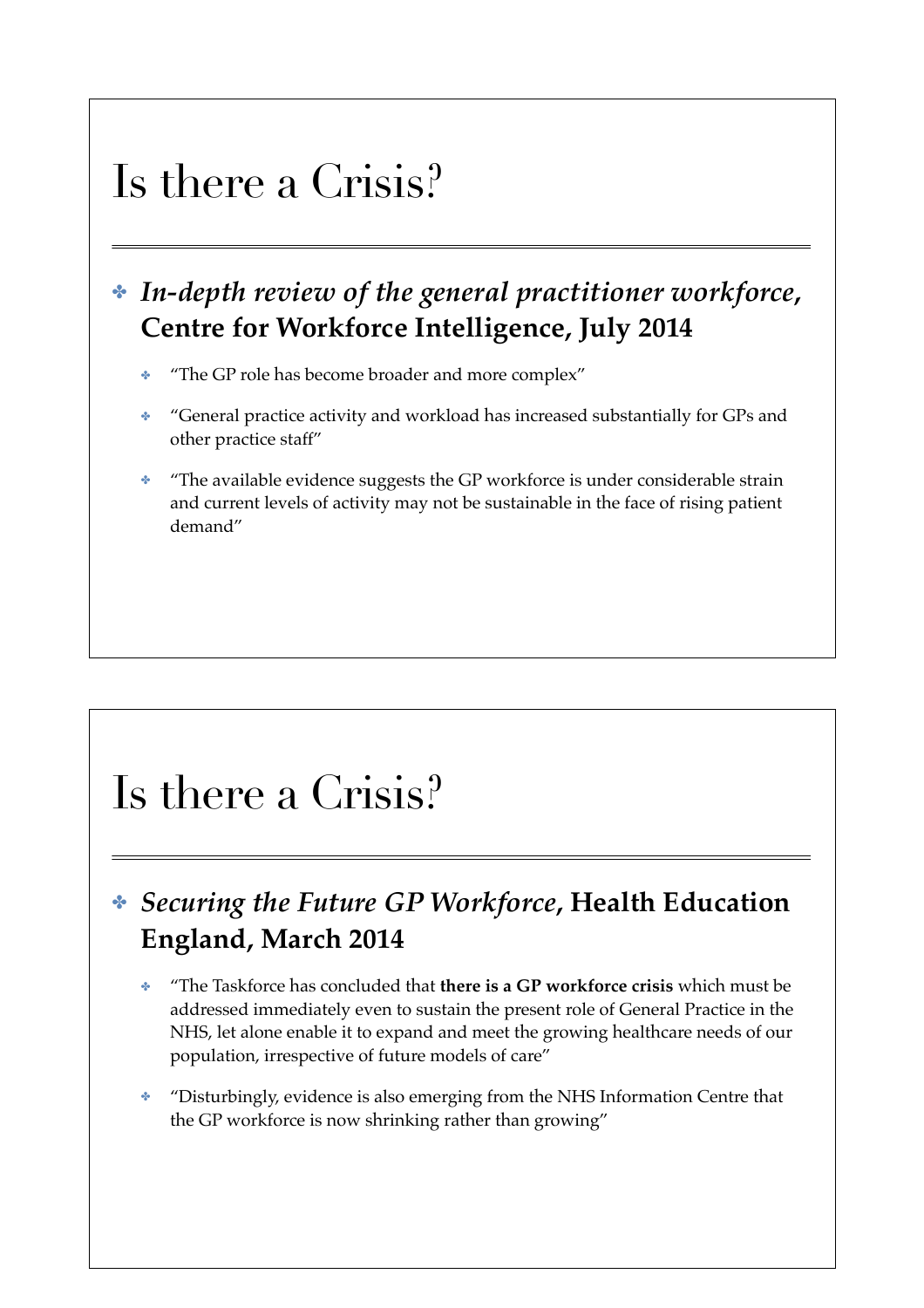### Is there a Crisis?

- ✤ *National Survey of GPs***, BMA, February 2015, 15,560 GPs**
	- ✤ 93% said heavy workload has had negative impact on quality of services
	- $\div$  94% do not support 7 day opening
	- ✤ 34% considering retiring from profession within 5 years
	- **↓ 28% working full-time considering cutting down to part-time**
	- ◆ 92% felt standard 10 minute consultation no longer enough

## Why is there a Crisis?

### ✤ Workload issues

- ✤ Patient/society factors
- ✤ Political/contractual factors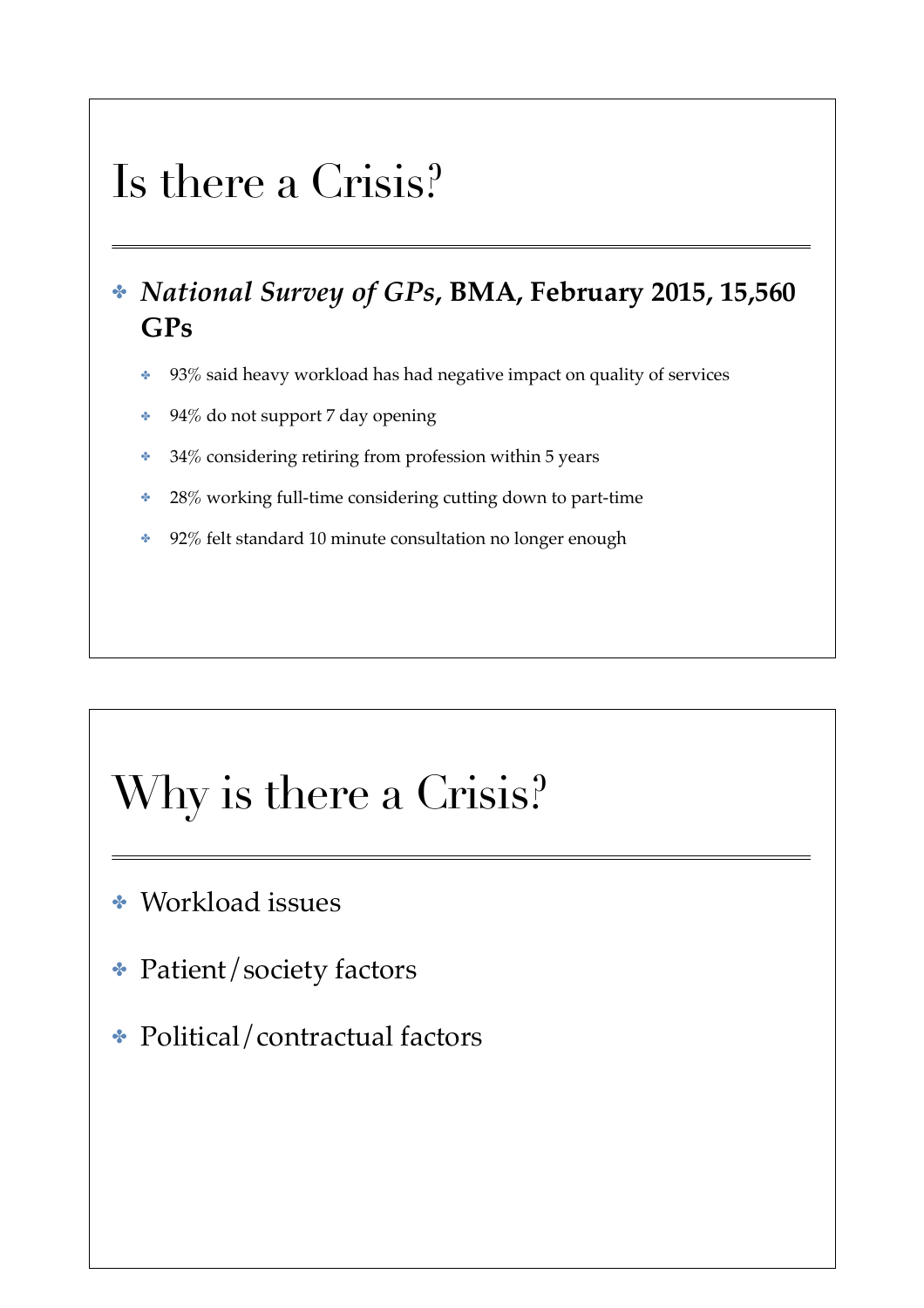## Workload Issues

- ✤ 40 million more consultations in last 5 years (now ∼350 million)
- ✤ Largest increase in volume of care in any part of the NHS
- ✤ Not matched with increase in staff or resources
- Actually a drop of 11% NHS spend to  $8\%$
- ✤ Proportion of Drs in NHS who are GPs dropped from 36% to 25%
- $\cdot$  Test results and admin tasks increased 216% and 115% respectively in last 10 years

# Patient/Society Factors

- ✤ Loss of the nuclear family
- ✤ Living longer, more complex cases
- ✤ Inability to cope
- ✤ More demanding
- ✤ Risk-averse society
- ✤ Rights without responsibilities
- ✤ Significantly reduced social funding
- ✤ 24 hour consumerist culture 'GOOD FAST & CHEAP'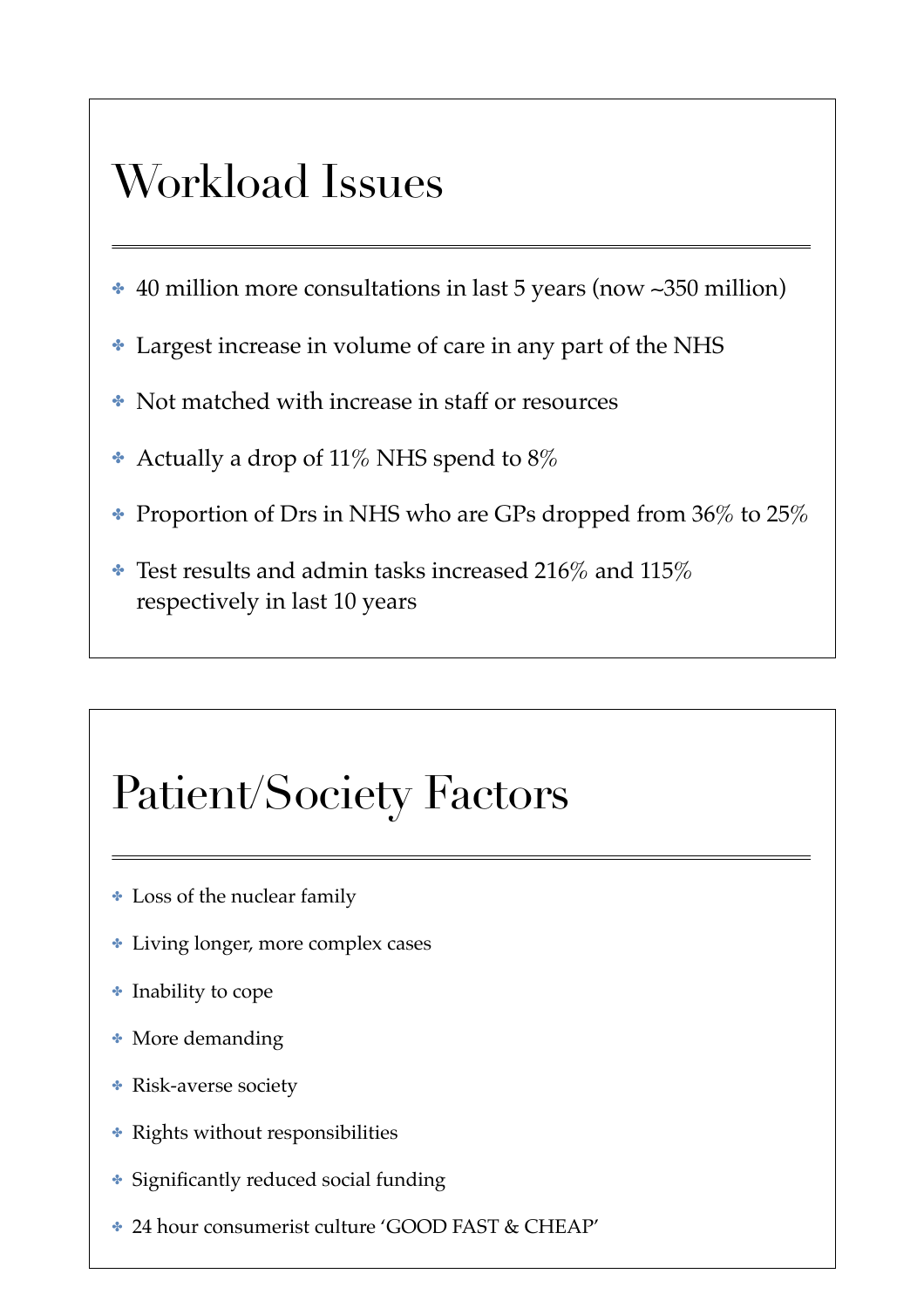## Political/Contractual Factors

- ✤ Most accessible professional in the whole country
- ✤ Through capitation, we are paid enough to see patients just twice a year, however, patients attend, on average, at least six times a year
- ✤ Political promises means votes
- ✤ Unwillingness to address demand, admit to rationing or reverse years of inadequate funding
- ✤ Dogged determination that 'the market' will improve matters

### Political/Contractual Factors

- ✤ Promotion of 'efficiency savings' and 'shift to primary care' as the solutions to the problems of the NHS
- ✤ Constant circular (3 to 5 yearly) reorganisation, co-commissioning both flawed and conflicted
- ✤ Initiatives without evidence base, NHS111, admission avoidance
- ✤ Refusal to admit there is a crisis in General Practice
- ✤ Use of GPs for social engineering "GPs are ideally placed to…"
	- ✤ Gambling, Terrorism, Marriage Guidance, Lonely Elderly, Boilers, Immigration Police, etc etc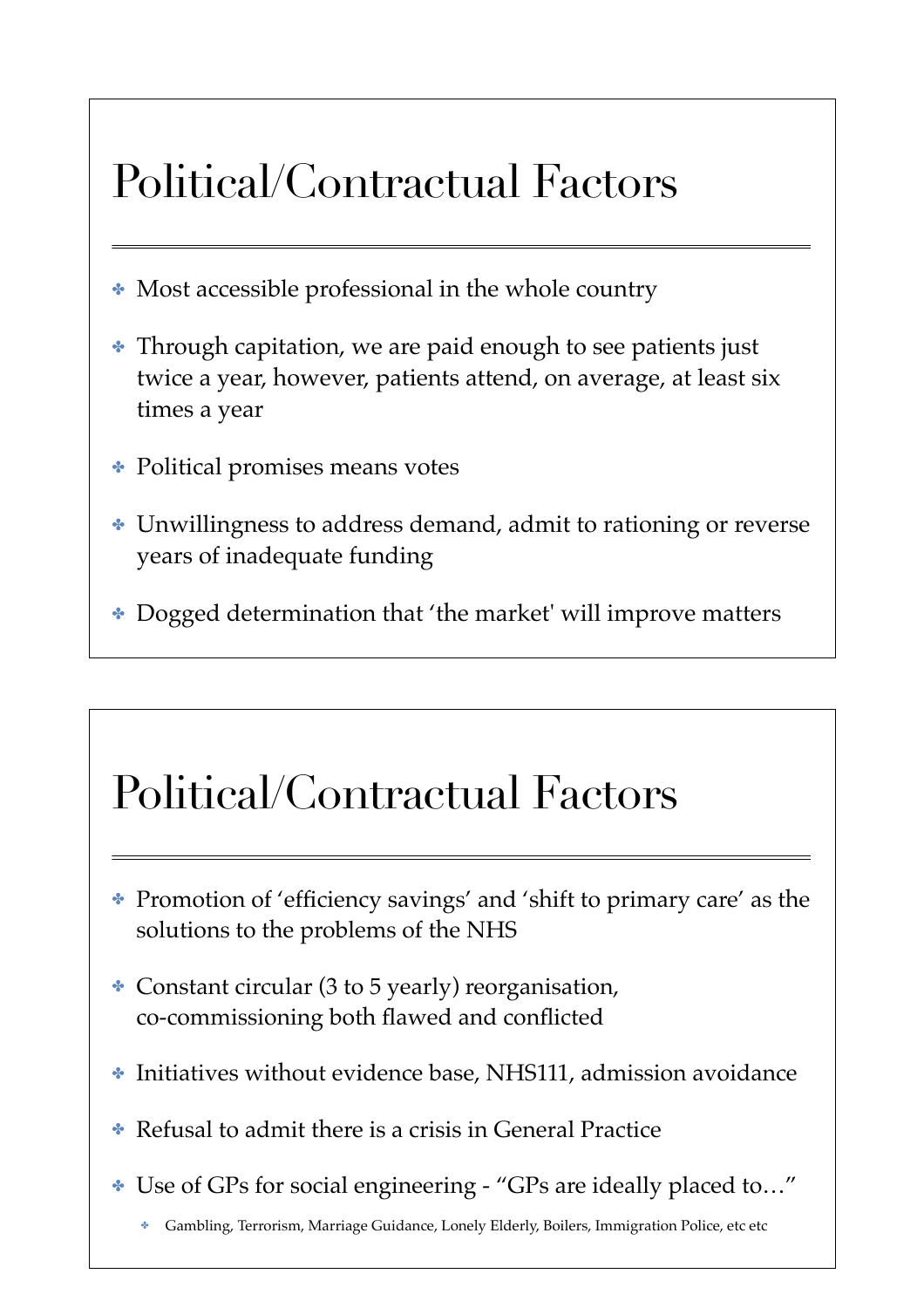## Political/Contractual Factors

- ✤ Admin, paperwork, unnecessary tasks
- ✤ Unprecedented media hostility and constant criticism of our work ethic - we are called lazy fat cats…
- …yet ironically, due to funding, pension and seniority cuts, there has been a year on year reduction since 2004
- ✤ Over-regulation, scrutiny, performance management with CQC, HealthWatch, QOF, appraisal, revalidation
- ✤ Multiple jeopardy with GMC, Health Service Ombudsman, Police, CQC, Area Team, Coroner

# …which makes for a Typical Day…

- ✤ 35-40 face to face appointments
- ✤ 10 phone calls (could increase to 30-40 on duty day)
- ✤ 50 clinic letters to read, highlight and action
- ✤ 60 lab results to action
- ✤ 25 tasks (review medication, phone patients, complete forms, sick notes)
- ✤ 1-2 admin forms to complete
- ✤ 80 prescriptions to check and sign (could increase to 250 on a duty day)
- ✤ 1-2 home visits to make
- ✤ **A simple mistake with any one of these could have drastic consequences**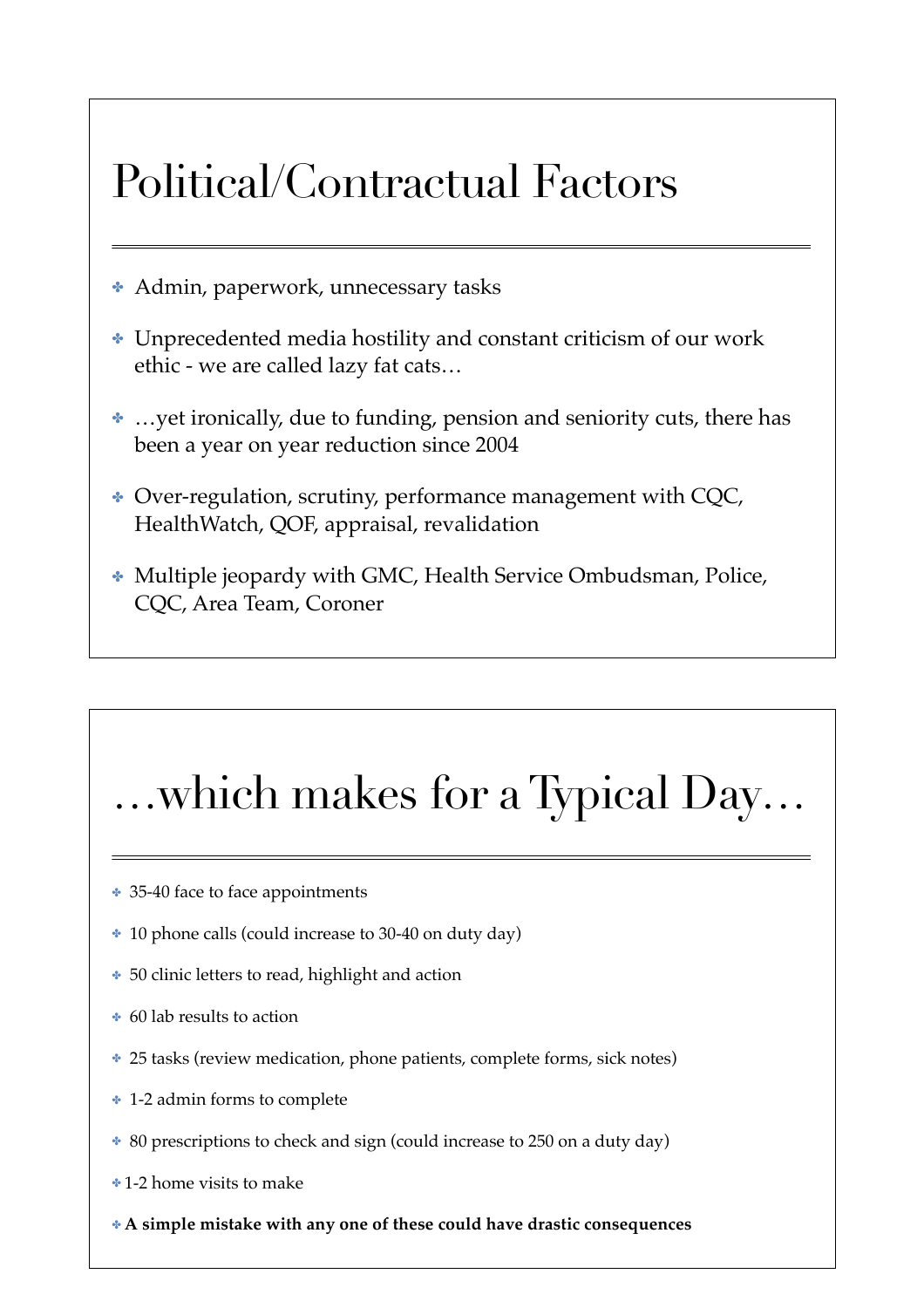### …and what about?

- ✤ What about running the business? Important meetings?
- ✤ The other 101 contractual things you ask us to do?
- ✤ Clinical, social and moral support from colleagues?
- ✤ Preparing for mandatory revalidation/appraisal?
- ✤ Lunchtime? Toilet breaks? A cup of tea even?
- ✤ Our contracted hours are 8.00am to 6.30pm but…
- ✤ …is it any surprise some GPs don't leave work till 10pm or later?

## What effect has this had?

- ✤ Reduced access
- ✤ Reduced patient satisfaction
- ✤ Constantly fire-fighting
- ✤ Struggling to provide the quality care that we strive for
- ✤ Stressed, overworked and tired GPs who get sick
- Burnt out demoralised workforce (all staff)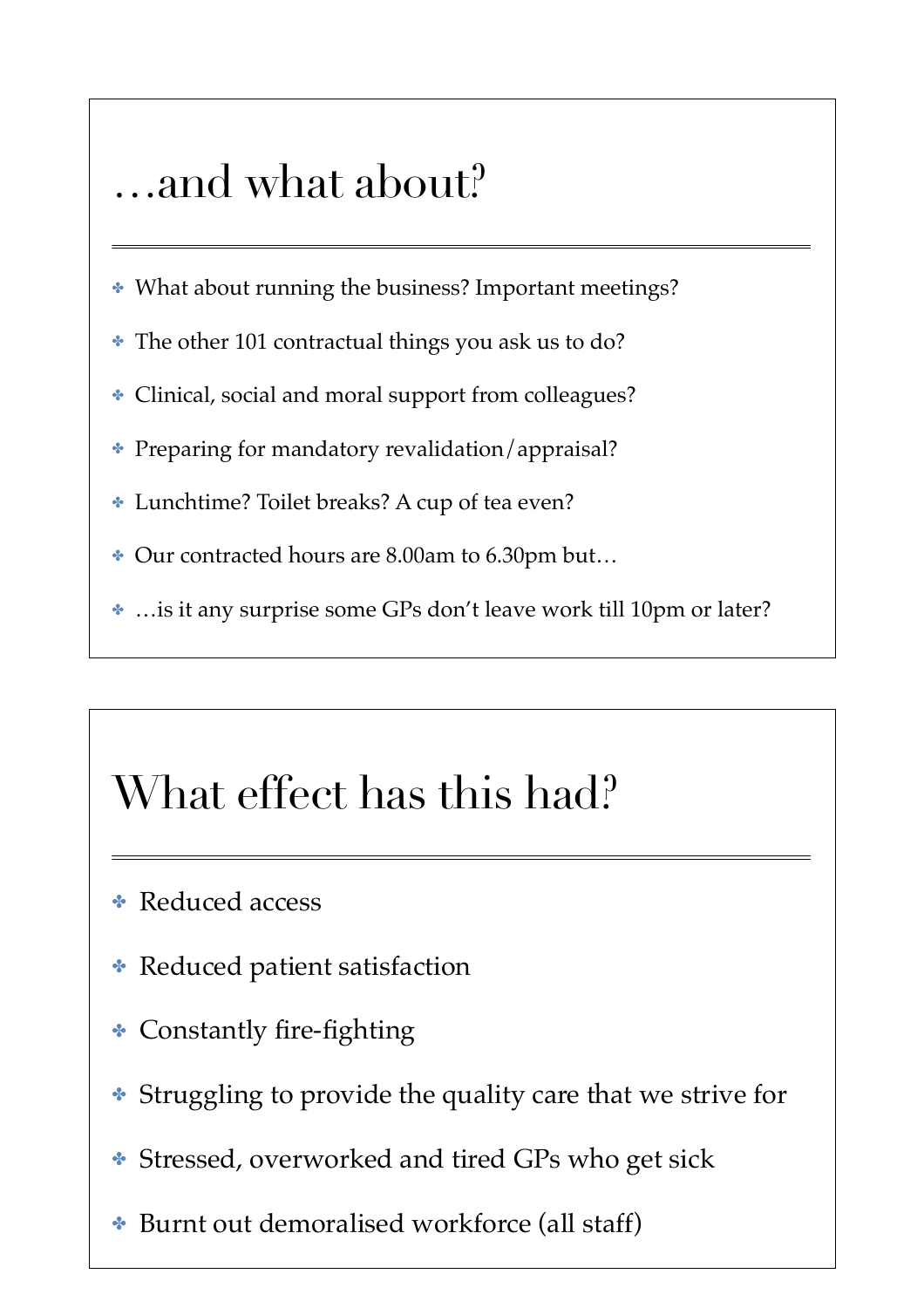## What are they doing about it?

#### ✤ *Building the workforce 10 point plan***, January 2015, HEE, BMA, RCGP (to recruit, retain and return)**

- 1. Promoting general practice *(make the job more attractive first)*
- 2. Improving the breadth of training *(this won't help with encouraging doctors to apply)*
- 3. Training hubs *(ditto)*
- 4. Targeted support *(what the heck is this?)*
- 5. Investment in retainer schemes *(there are already retainer schemes, but they don't retain)*
- 6. Improving the training capacity in general practice *(there isn't capacity to improve anything in general practice)*
- 7. Incentives to remain in practice *(like?)*
- 8. New ways of working *(GPs have already shown themselves to be flexible workers)*
- 9. Easy return to practice *(why would anyone want to return)*
- 10.Targeted investment in returners *(golden hellos do not work)*

## What are you doing about it?

#### ✤ *New Deal for GP***, June 2015, Jeremy Hunt**

- ✤ £10 million to support struggling practices *(=16p/pt if spread equally)*
- ✤ 10,000 staff, 5,000 GP *(takes 10 years to train a GP, so this is patently rubbish)*
- ✤ New data from NHS England on staffing levels *(we know already everywhere)*
- ✤ Golden hellos *(shown not to work)*
- Longer training *(yeah, that will help to address the issue immediately)*
- ✤ Repeated mention of premises funding *(nothing new, already previously agreed)*
- ✤ Marketing campaign *(as if that will help after years of denigration)*
- ✤ Part-time working *(pathetic, most are part time already)*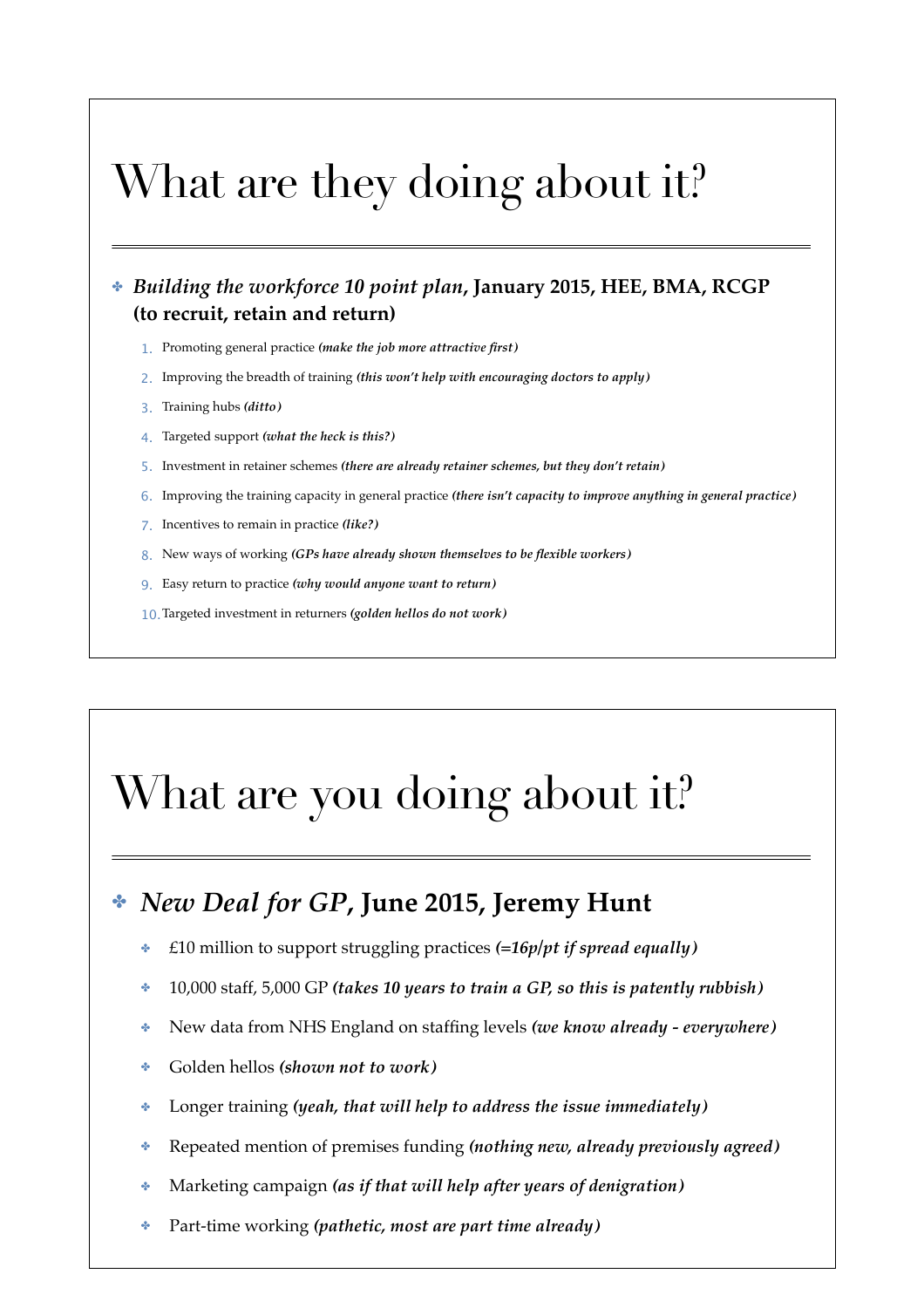### Ultimately, your message is…

- ✤ "We hear what you're saying, but…
- ✤ …there is no new investment in General Practice"
- ✤ "Yet we want you to increase your opening hours by 60%"
- ✤ **"The house is falling down, but we need to build an extension… with no money, and no builders."**

# (Barely) Hidden Agenda

- ✤ Focus group marginal voters in/around London, not typical of general public, determining structure of primary care for the whole of UK
- ✤ 'Cheap', protocol-following, vertically-integrated factory workforce of salaried doctors supervising an army of nondoctors
- ✤ Deliberate disinvestment, downgrade the service, increase dissatisfaction, bring in private providers as the answer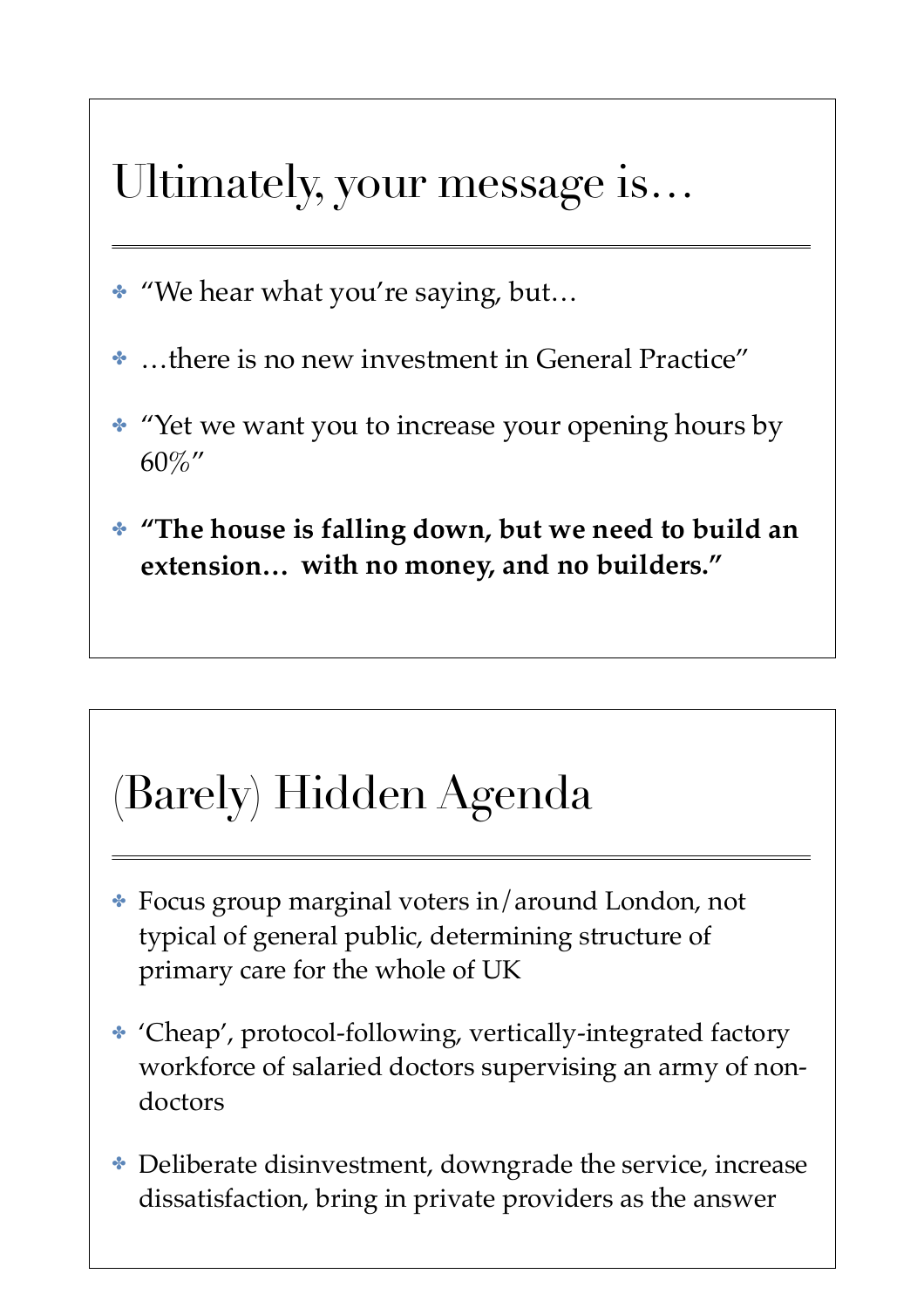### Are we happy about it?

#### ✤ No, we are bloody well not!

- ✤ Within 24hrs >100,000 signed petition asking for vote of no confidence in Jeremy Hunt
- ✤ Currently 185,000 signatories
- ✤ Entire workforce of NHS alienated
- ✤ #ImInWorkJeremy
- ✤ Numerous open letters
- ✤ I wrote to Prime Minister, copied to you, but no reply

# What are GPs doing about it?

#### ✤ **GPs don't strike - they vote with their feet**

- ✤ 6 out of 10 GPs considering early retirement
- ✤ More than a third are actively planning for this decision
- ✤ 1 in 7 GPs wants to leave the UK (and 1 in 5 GP trainees aiming to work abroad before 2020)
- ✤ East Midlands one of the most under-doctored areas in the whole country
	- ✤ 43% of GP trainee places unfilled (latest HEE data, July 2015)
- ✤ GPs are not joining the profession, GPs are leaving the profession
- ✤ Numbers of applicants for vacancies dwindled (mid 20s, down to none)
- ✤ Cannot even get locums
- ✤ Existing doctors are reducing their commitment and exposure to this toxic environment